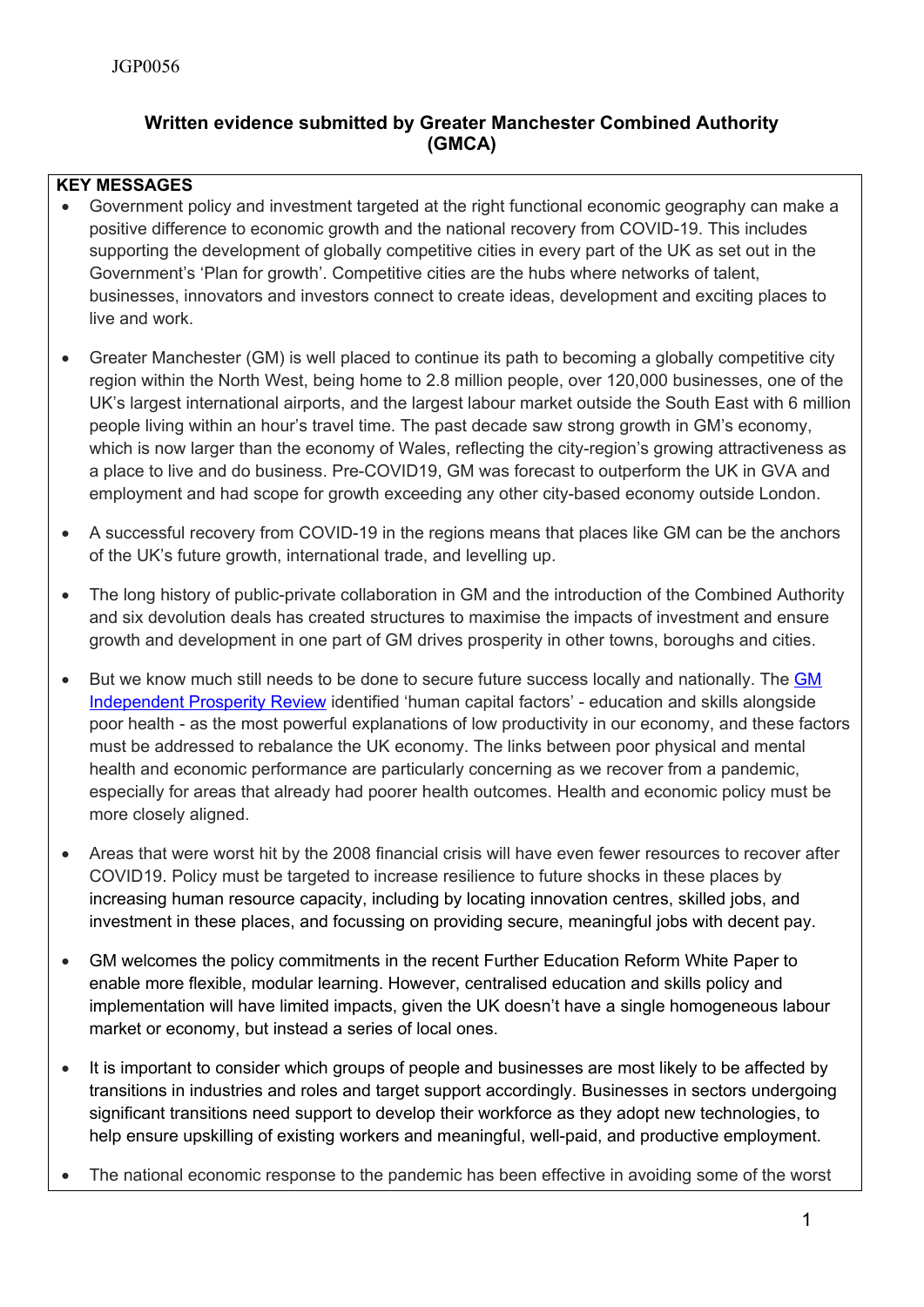impacts the pandemic could have had, but lessons should be learned for local-national responses to economic crises – particularly if there is a need for ongoing restrictions or to re-introduce 'lock-down' type measures. E.g. there is scope to reform both sick pay and self-isolation payments, as well as support for self-employed people.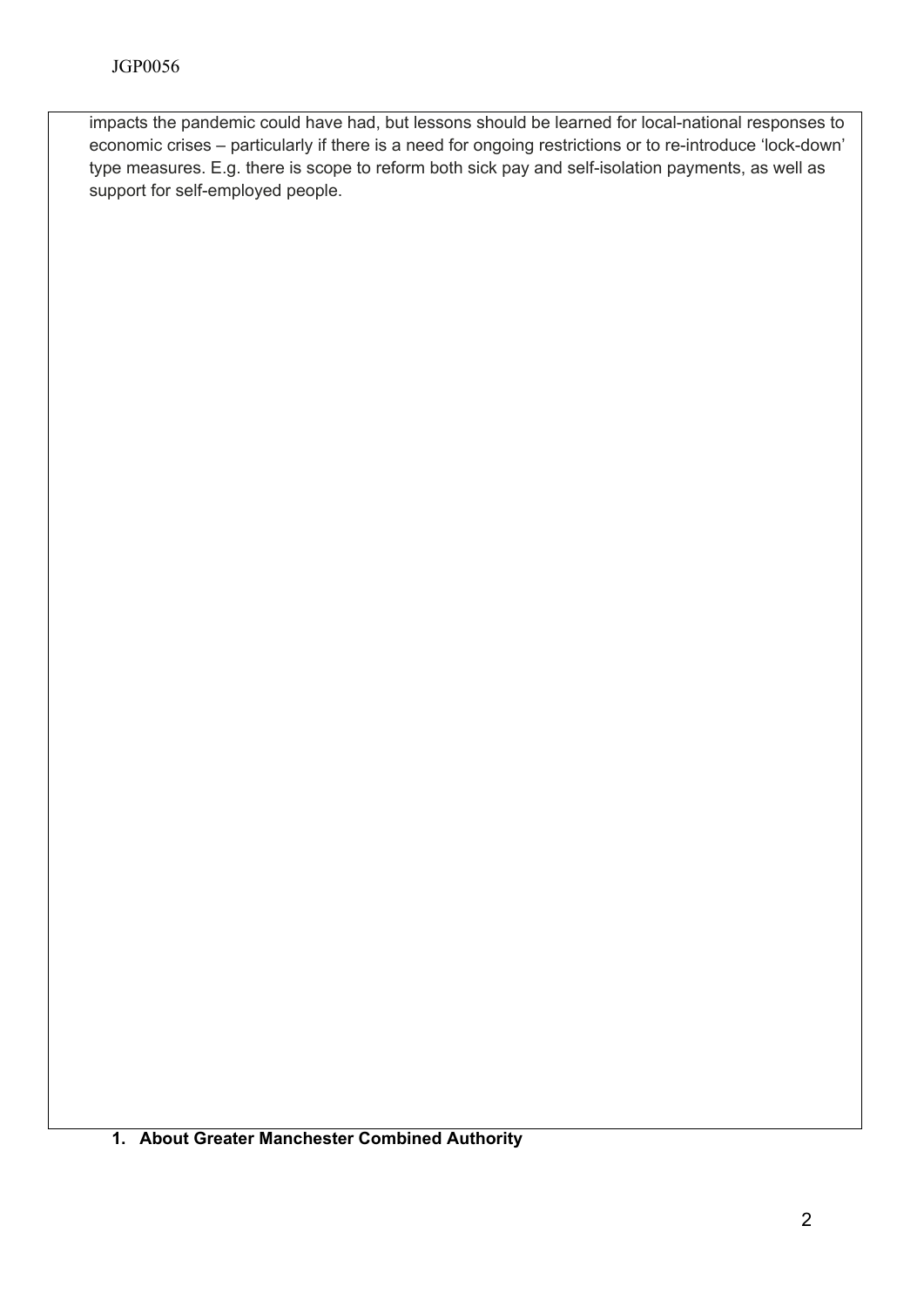- 1.1. The Greater Manchester Combined Authority (GMCA) is made up of the ten Greater Manchester councils (Bolton, Bury, Manchester, Oldham, Rochdale, Salford, Stockport, Tameside, Trafford and Wigan) and the Mayor of Greater Manchester.
- 1.2. The GMCA is run jointly by the ten council leaders and the Mayor of Greater Manchester. A variety of boards, panels and committees address specific areas like transport, health and social care, planning, and housing.
- 1.3. The ten councils have voluntarily worked together for many years, predating the formation of the GMCA, on issues affecting the region, including transport, regeneration, and investment.

### **2. Response to the Call for Evidence**

#### **How much difference can government policy make to economic growth?**

2.1. Government policy and investment targeted at the right functional economic geography can make a positive difference to economic growth and the national recovery following the pandemic. This includes supporting the development of globally competitive city-regions in every part of the UK, which contain complex networks of talent, businesses, sectors, innovators and investors.

**Case study - Innovation GM:** to deliver on our shared aims of Levelling Up, Net Zero, and Global Britain, public-private-scientific communities have come together develop a blueprint for city-region wide action called 'Innovation GM'.

Innovation GM is our plan to answer two questions: 1) how do we get maximum return-oninvestment for spending on R&D, and 2) how do we ensure it translates into real productivity gains, good jobs and a competitive business base across the towns, cities and regions of the UK?

The Innovation GM platform is built around the city-region's world leading strengths in advanced materials, health innovation, digital, cyber and creative industries, and clean growth. Central to the Innovation GM vision is to harness these strengths to ensure they bring prosperity to people and places in the city-region, and the wider North.

We see significant opportunities to boost the resilience of the UK economy by unlocking the manufacturing potential of our towns, and by boosting the business start-up and scaleup offer in both towns and cities. Our pipeline includes significant innovation zone developments such as the Rochdale-Bury Gateway North, Innovation District Manchester, and Salford Innovation Triangle. The right investment could enable us to move further and faster to deliver tangible gains within the lifetime of this Parliament. Through a deeper national-local partnership, underpinned by a flexible innovation fund, we can unlock 100,000 jobs and £7bn of wider economic benefit.

The forthcoming national Innovation Strategy and R&D Place Plan present key opportunities to take action. Our blueprint is detailed in full at [Innovation](https://gmlep.com/news/nnovation-greater-manchester-provides-blueprint-for-collaboration-with-government-to-create-7bn-economic-benefit) [Greater](https://gmlep.com/news/nnovation-greater-manchester-provides-blueprint-for-collaboration-with-government-to-create-7bn-economic-benefit) [Manchester](https://gmlep.com/news/nnovation-greater-manchester-provides-blueprint-for-collaboration-with-government-to-create-7bn-economic-benefit) [provides](https://gmlep.com/news/nnovation-greater-manchester-provides-blueprint-for-collaboration-with-government-to-create-7bn-economic-benefit) [blueprint](https://gmlep.com/news/nnovation-greater-manchester-provides-blueprint-for-collaboration-with-government-to-create-7bn-economic-benefit) [for](https://gmlep.com/news/nnovation-greater-manchester-provides-blueprint-for-collaboration-with-government-to-create-7bn-economic-benefit) [collaboration](https://gmlep.com/news/nnovation-greater-manchester-provides-blueprint-for-collaboration-with-government-to-create-7bn-economic-benefit) [\(gmlep.com\)](https://gmlep.com/news/nnovation-greater-manchester-provides-blueprint-for-collaboration-with-government-to-create-7bn-economic-benefit)

2.2. The role of National Government should be to provide the investment, strategy, foresight and direction to steer and grow the UK economy, working across Whitehall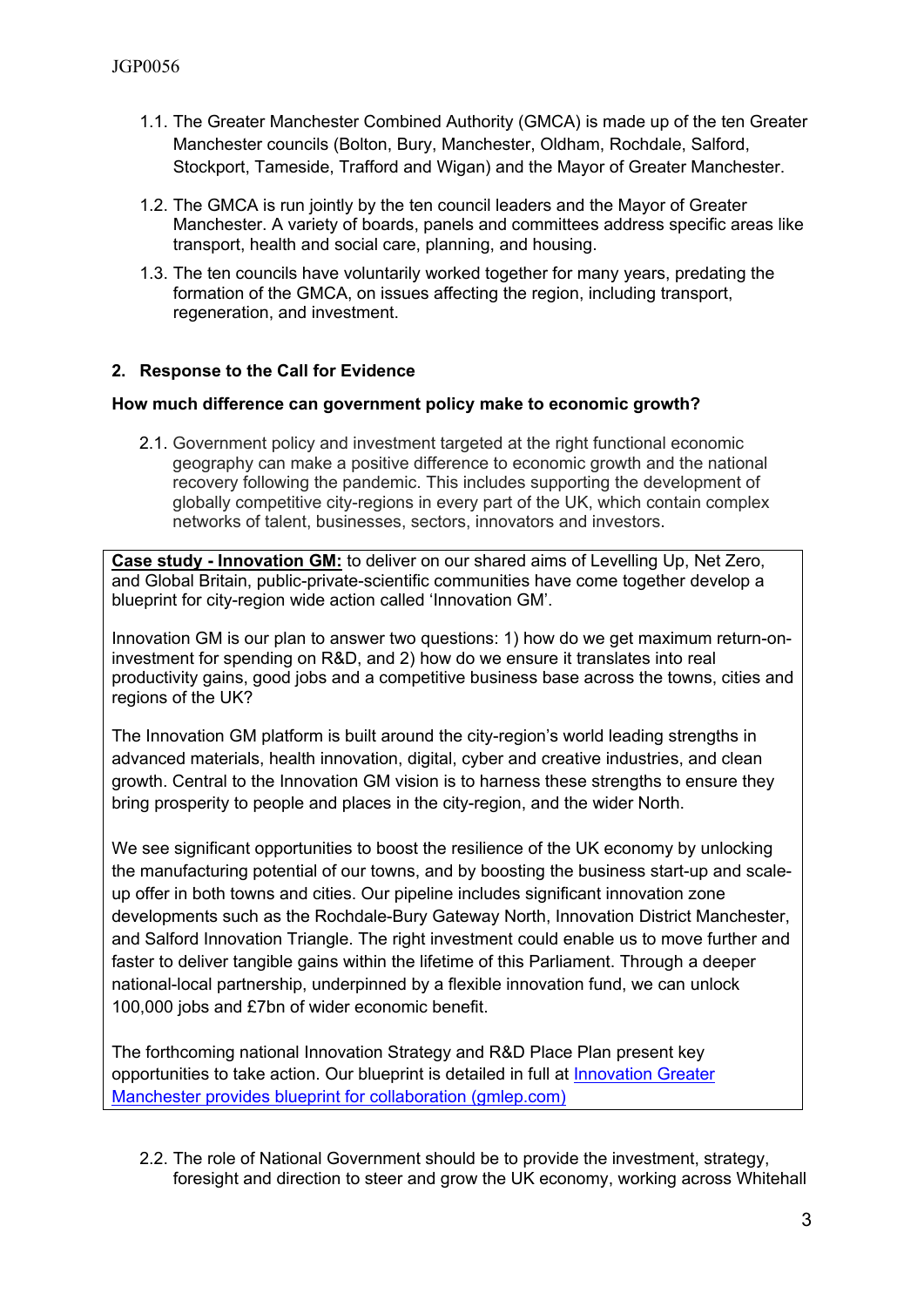to avoid policy silos and encourage joined up, holistic policy thinking. Government must work flexibly and in partnership with UK regions, Combined Authorities and Local Authorities to inform need and shape approaches as what drives growth in one region is not the same as elsewhere. Localities offer the opportunity for government to understand and test the interplay of different Departments' policies and programmes and interventions in a functional economic area in ways that are not possible at central government level, co-designing approaches to build regional capabilities and truly informed policy making.

- 2.3. The recent 'Build Back Better: Plan for Growth', published at Budget, stated the Government's most important mission is to tackle geographic disparities, support struggling towns to regenerate and to ensure every region and nation of the UK has at least one "globally competitive city". We welcome this focus on geography from Government, and the recognition of the role of internationally focussed and dynamic cities across all regions in the UK have for future prosperity and growth. But we would argue that cities and towns should be considered together as mutually dependent and connected parts of functional economic geographies, with shared labour markets and supply chains. In recent years the UK's fastest growing and most vibrant towns have been those connected to its most competitive cities, including Reading and Slough, Altrincham and Stockport.
- 2.4. Greater Manchester (GM) is well placed to continue its path to becoming a globally competitive city region within the North West. GM is home to 2.8 million people, living in dozens of towns and 2 cities over 10 local authorities and over 120,000 businesses. It has one of the UK's largest international airports with routes to 200+ international destinations, and the largest labour market outside the South East with 6 million people living within an hour's travel time. The past decade has seen strong growth in GM's economy, reflecting the city-region's growing attractiveness as a place to live and do business, with GM's economy now larger than the economy of Wales and comprises 19.4% of the Northern Powerhouse GVA and 19.2% of total workplace employment in the North. Pre-COVID 19, GM was forecast to outperform the UK in terms of both GVA and employment growth to 2020 and has scope for growth that exceeds the potential of any other city-based economy outside London.
- 2.5. Policy designed to deliver economic growth and levelling up will only deliver if national and local government work collectively to co-design and progress placebased interventions and investment which can adapt to the granularity of the local skills, knowledge and business base of regional economies. In areas with large conurbations, this requires coherent and [c](https://www.greatermanchester-ca.gov.uk/media/1913/gmipr_tr_economiccomplexityanalysis.pdf)oordinated action to create impact. For example, analysis undertaken for the [GM](https://www.greatermanchester-ca.gov.uk/media/1913/gmipr_tr_economiccomplexityanalysis.pdf) [Independent](https://www.greatermanchester-ca.gov.uk/media/1913/gmipr_tr_economiccomplexityanalysis.pdf) [Prosperity](https://www.greatermanchester-ca.gov.uk/media/1913/gmipr_tr_economiccomplexityanalysis.pdf) [Review](https://www.greatermanchester-ca.gov.uk/media/1913/gmipr_tr_economiccomplexityanalysis.pdf) (IPR) demonstrated that the mix of industries across the city-region creates opportunities for people to move between roles and sectors concentrated in different parts of the conurbation, but this is contingent on the right regional transport and skills infrastructure being in place to ensure equal access to work and education for people who live in different parts of the city-region.
- 2.6. GM has a unique partnership model at the centre of its strategies for business and growth. The GM Local Enterprise Partnership (LEP) and the GMCA provide collective leadership through a shared vision and priorities for the city region, and they jointly own the GM Local Industrial Strategy (LIS). This overarching partnership, together with crucial specialist groups focus like the Employment and Skills Advisory Panel, provides strategic oversight of growth and regeneration, education and skills, business support, innovation and infrastructure development, and can coordinate and overlay them to support local strengths and address local weaknesses. This has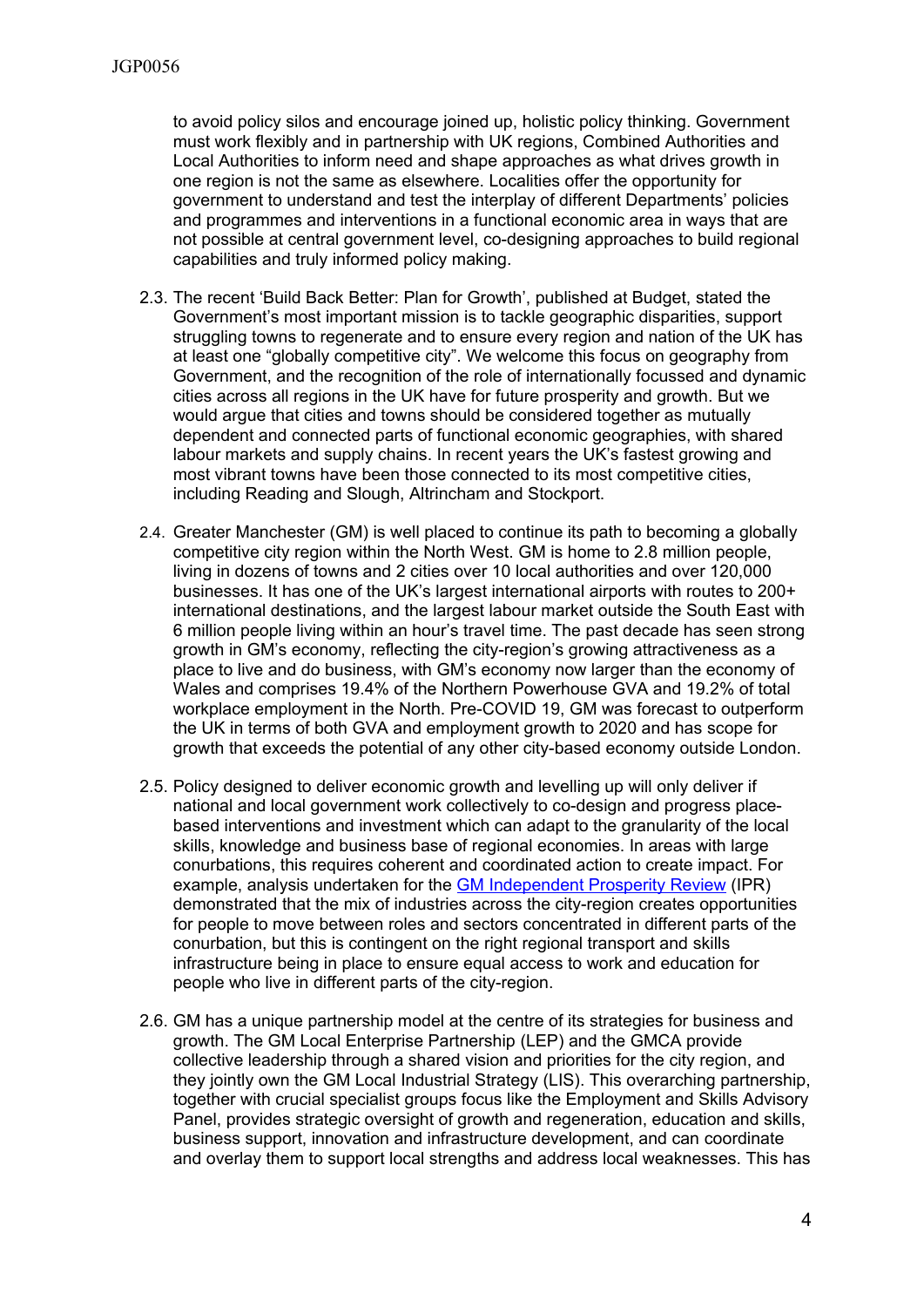enabled GM to create attractive places to live, work and invest across the conurbation.

2.7. Finally, Government policy determines the type of economic growth achieved, and whether it leads to reductions in regional and individual inequalities and whether it increases or decreases resilience to future shocks. The places that were least resilient to the 2008 financial crisis now have even less capacity to recover from COVID-19, and these regions should be targeted with more funding and policy to increase human resource capacity, including by locating innovation centres, skilled jobs, and investment. Moving forwards policy must also be focussed on providing secure, meaningful jobs with decent pay. In January 2020, GMCA launched the GM Good Employment Charter to support employers to develop good jobs, deliver opportunities for people to progress, and help employers in the city-region grow and succeed. At the time of writing, the Charter has engaged over 230 employers covering more than 200,000 employees. The characteristics of the Charter go beyond traditional measures of success and economic activity to encourage grounded, sustainable business models, with organisations that have a positive impact in their localities. A national emphasis on "Good Employment" and work that provides a 'Living Wage' and 'Living Hours' could rapidly accelerate the resiliencebuilding activity that is already being pioneered by the Mayors of Greater Manchester, Liverpool City Region, London and North of Tyne.

### **What are the causes of the gap in the UK's level of productivity compared to other advanced economies, and why has productivity growth been persistently weak in the aftermath of the 2007-09 financial crisis?**

- 2.8. The [GM](https://www.greatermanchester-ca.gov.uk/what-we-do/economy/greater-manchester-independent-prosperity-review/) [Independent](https://www.greatermanchester-ca.gov.uk/what-we-do/economy/greater-manchester-independent-prosperity-review/) [Prosperity](https://www.greatermanchester-ca.gov.uk/what-we-do/economy/greater-manchester-independent-prosperity-review/) [Review](https://www.greatermanchester-ca.gov.uk/what-we-do/economy/greater-manchester-independent-prosperity-review/) (IPR), conducted by 6 internationally renowned economists, provided an in-depth assessment of the city-region's economy and its evolution since 2009. The IPR found that GM's economy is the most diverse in the country, includes the highest numbers of new start-up firms in the UK, and has highly productive exporting businesses in every sector. However, the evidence also found the same problems in our economy that have caused the UK to have systemically lower productivity than comparator countries in recent decades. These include low levels of business investment in innovation; the need to improve management and leadership skills and the need to increase the international connectivity of local businesses. The Review also identified the prevalence of physical and mental health inequalities and long-term conditions among working age adults, poor qualification levels in some areas, and the need to give young people a clear line of sight to the jobs of the future as key barriers to future growth and development in GM. The reviewer's positioned these 'human capital factors' as the most powerful explanations of productivity in GM, and they are core assets for rebalancing the UK economy. Health should feature far more prominently as a factor determining economic growth, labour market participation, productivity and business viability.
- 2.9. The IPR also found that there are still challenges accessing skilled labour in some sectors and areas, and that increasing productivity requires a concerted effort to develop new ways to increase the leadership and management skills in business. GM has developed a new GM Leadership and Management programme in conjunction with the city-region's business schools, that will launch in 2021. We are engaging with the department for Business, Energy and Industrial Strategy (BEIS) as the national Help to Grow: Management training offer evolves, and we would be willing to provide more information to the committee on the emerging lessons from this programme.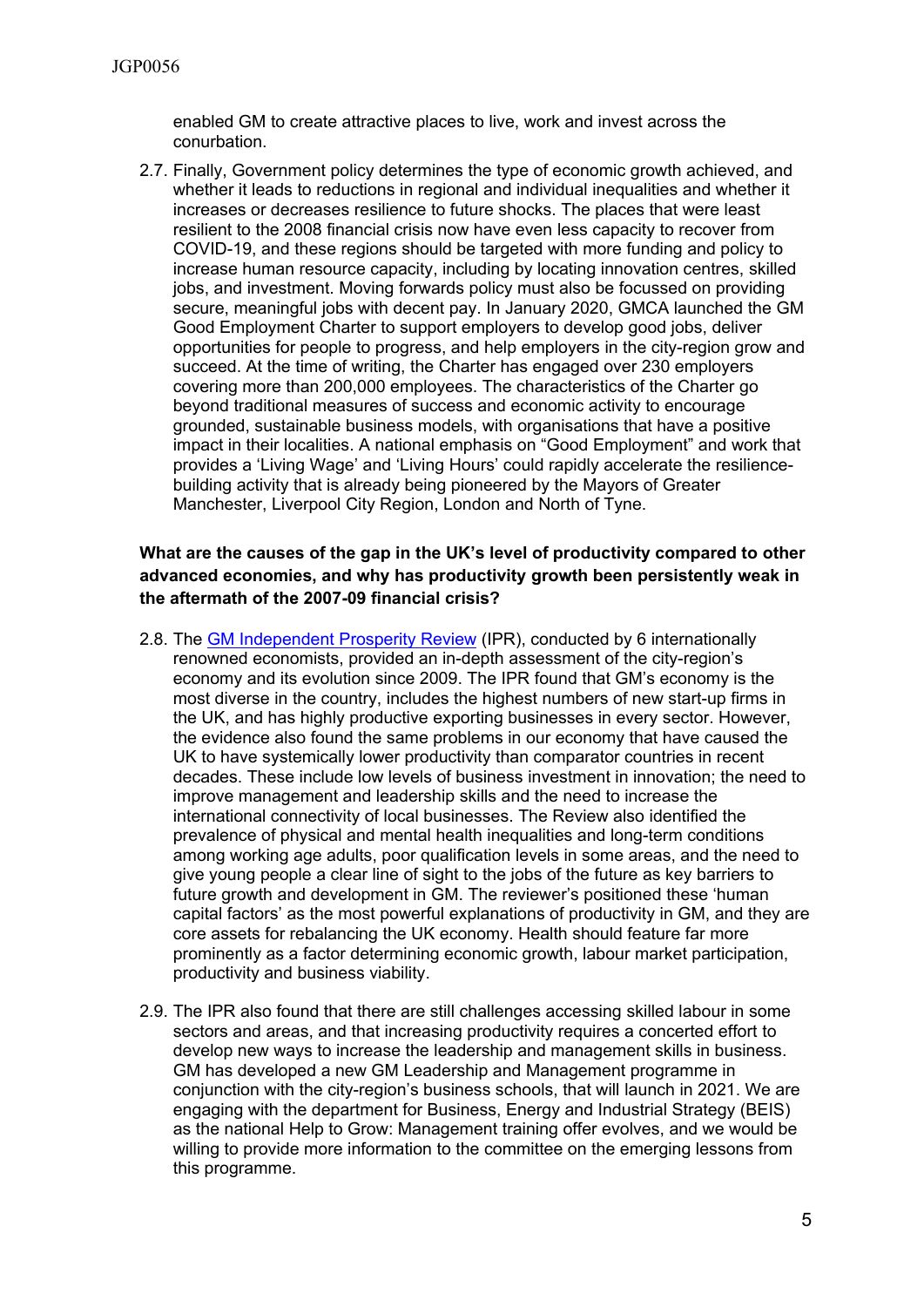#### JGP0056

- 2.10. Digital exclusion is also a significant barrier to local economic growth and productivity. In GM over 1.2m residents are not taking full advantage of the work, education and quality of life-related opportunities that full digital engagement can enable. Digital inequalities create further disadvantage particularly in access to education, healthcare, services, information leading to broader social and financial exclusion. There is also a direct economic impact, and The Good Things Foundation estimates that by 2028 the UK will be missing out on almost £22bn of Gross Value Add (GVA) as a direct result of digital exclusion. Although the Government has supported some device and technology provision for vulnerable people during the pandemic, there does not appear to be a broader, long-term Government programme for addressing digital exclusion and digital poverty in recovery plans so far. The Government's 'Ten Tech Priorities' reference digital exclusion only in relation to digital skills for employment, rather than the 'skills for life' approach that would have broader and deeper economic as well as social impacts. On digital infrastructure, the Government could address digital poverty by amending the current minimum pricing regulations so telecommunication providers can provide more accessible connectivity packages, especially for individuals and families who are on lower incomes, benefits or have a poor credit score.
- 2.11. Affordable and accessible transport connectivity is also a key factor in the UK's productivity. We support the emphasis on infrastructure spending within the 'Plan for Growth' as a means to improve productivity, particularly the focus on intracity transport settlements, which recognise the need to improve connectivity between boroughs, towns, cities and regions. GM has already begun transforming its own transport infrastructure and will continue to reform the bus network and increase cycling and walking and the use of public transport to ensure equal access to jobs and education, and to reduce congestion, carbon emissions and air pollution.
- 2.12. The recovery from the 2008 financial crisis in many places included an increase in insecure and low-paid employment, and business investment in innovation and other productivity enhancing investments has remained low in regions outside the South East. For example, in GM average resident earnings (taking account of inflation) rose significantly up to the start of the 2008 recession (rising 1.8% per annum from 1998 to 2008) but fell by 0.8% per annum between 2010 and 2016. This is equally true of workplace earnings which, increased by 2.0% per annum 1998-2008 (faster than the UK average excluding London) but fell by 0.7% per annum from 2010 to 2016. These trends were accompanied by rise in 'atypical' forms of employment in foundational sectors, which are often unstable and/or low paid and lack routes for progression and investment. As foundational sector jobs make up the vast majority of work in many places across the UK, improving these sectors is as important to the UK's economic performance as generating more high-skilled and typically high GVA jobs in science or technology.

### **How successful has the Government's pandemic response been in protecting jobs to date, and how can it help reduce and mitigate the economic scarring effects of the pandemic going forward?**

3.1 The Government should be commended for the response to the pandemic to protect jobs and businesses, such as the Coronavirus Job Retention Scheme (CJRS) which was delivered at pace, with broad coverage of the target population. There was also an extensive offer of business support, through both the Bounce Back Loans Scheme and the Coronavirus Business Interruption Loan Scheme (CBILS), in addition to a number of grants distributed by local authorities. GM supplemented elements of this nationally funded support at a local level, making best use of our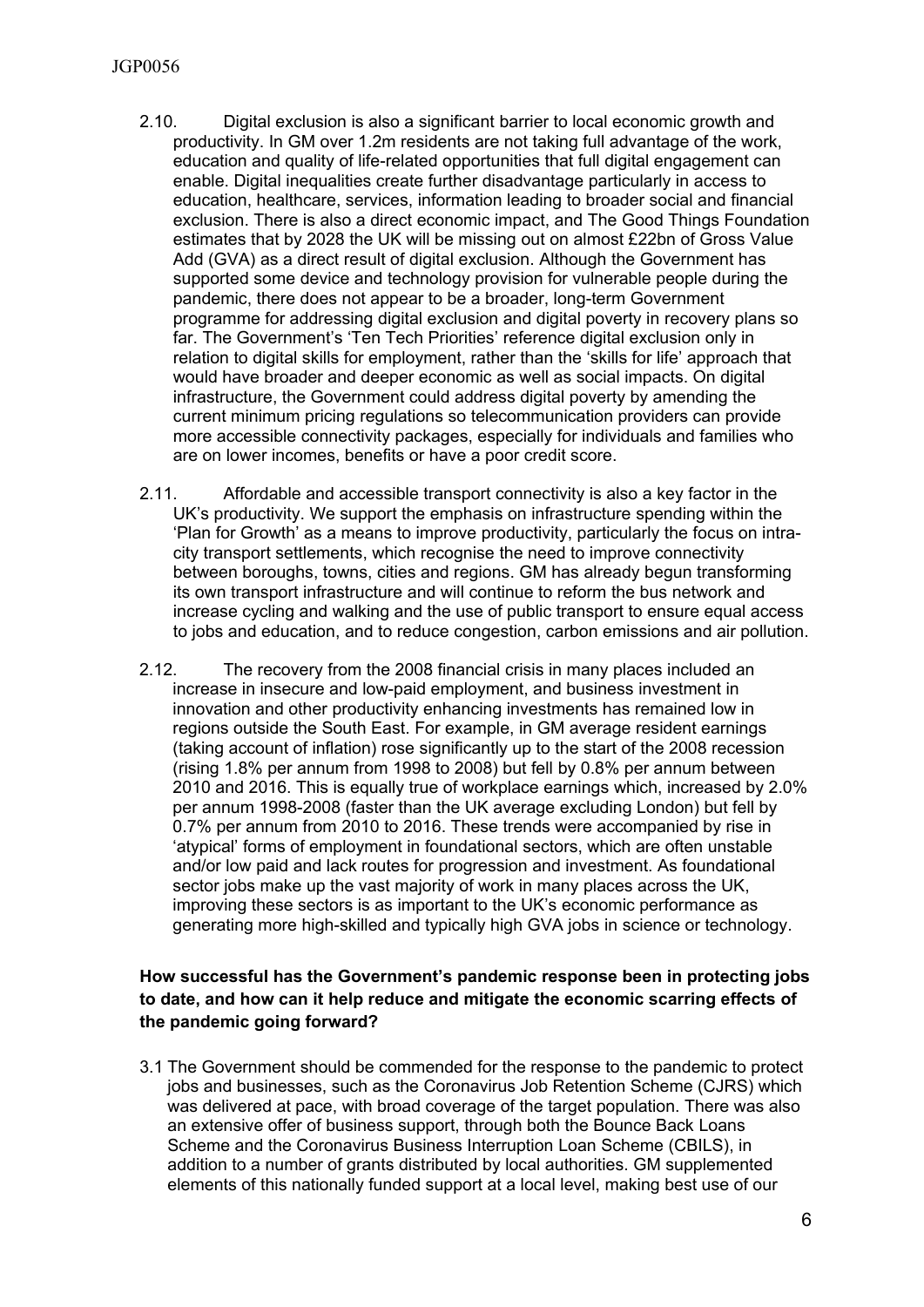local knowledge and the excellent partnership working across the city region. For example, £3m of local funding was allocated to create a 'CBILS for Greater Manchester' to provide loans to companies who do not fit standard bank criteria for lending, and £10m used to create a GM Bounce Back Loan fund. £1.2m of ERDF funding was reprogrammed to support to businesses impacted by COVID to access IT/Digital equipment, switch to online and remote working and get specialist advice.

- 3.2 Although the national economic response to the pandemic was welcome, lessons should be learned if the Government were required to implement restrictions on businesses and individuals at any point in the future. There is scope to reform both sick pay and the criteria for the discretionary isolation payments administered by local authorities to ensure that those individuals who are unable to work from home are adequately compensated. This would enable workers to look after their own health and that of others, without any immediate competing financial concerns. The need for adequate sick pay will outlive the crisis phase of the pandemic as those individuals who do contract Covid-19 should still be encouraged to isolate, even in the absence of national restrictions.
- 3.3 There should also be a first principle of providing support for beyond the anticipated length of any crisis to avoid the "cliff edges" – e.g. between the renewal of the CJRS and Self-Employed Income Support Scheme (SEISS) over the course of the last year, where previous decisions about their duration were made and announced at short notice. Thought should also be given to the ongoing welfare of those who did not meet the eligibility criteria for the schemes due to their work status or the date at which they began trading. The gaps in support for the self-employed were understandable at the start of the crisis but more could have been done to rectify these issues, with an appropriate and proportionate approach to the risk of fraud. There were also discrepancies between the CJRS and SEISS which undermined the overall coherence of support. For example, both payments were capped but there was no earning limit for the CJRS, although one was in place for SEISS. This raises questions of fairness when an employee earning over £50,000 per annum can access support but a trader with identical profits was not eligible.
- 3.4 There are numerous potential interventions to consider to mitigate the economic scarring effects of the pandemic, although one area of focus should be supporting the self-employed and business owners to drive the recovery. This is a central tenet of the 'Plan for Growth' which stresses the need to use government levers – local, regional, and national – to build an environment conducive to business growth and investment. GM has been the pilot area for the Enterprising You (EY) programme, funded by the Department for Education and commissioned by the GMCA. EY was launched in February 2020 and is an innovative new programme designed to help self-employed people up-skill and access professional development over 6 months of fully funded support, including 1:1 guidance from a Business Coach, peer mentoring from experienced business owners, and access to shared learning spaces. Emerging results are positive, despite having to pivot and shift aspects of the programme to support self-employed individuals who were ineligible for government C19 support. The pilot is due to finish in April 2022, and we would be happy to share findings from delivery to inform any wider rollout.
- 3.5 The delivery of digital skills and infrastructure across each and every one of our sectors and communities will also be essential to building back a more efficient and better-connected economy which will be crucial as the nation moves to more dynamic ways of working beyond the traditional 9-to-5 office-based format. In response to Covid-19 we have already brought forward a number of priorities identified in the GM Digital Blueprint. For example, retraining over 1000 residents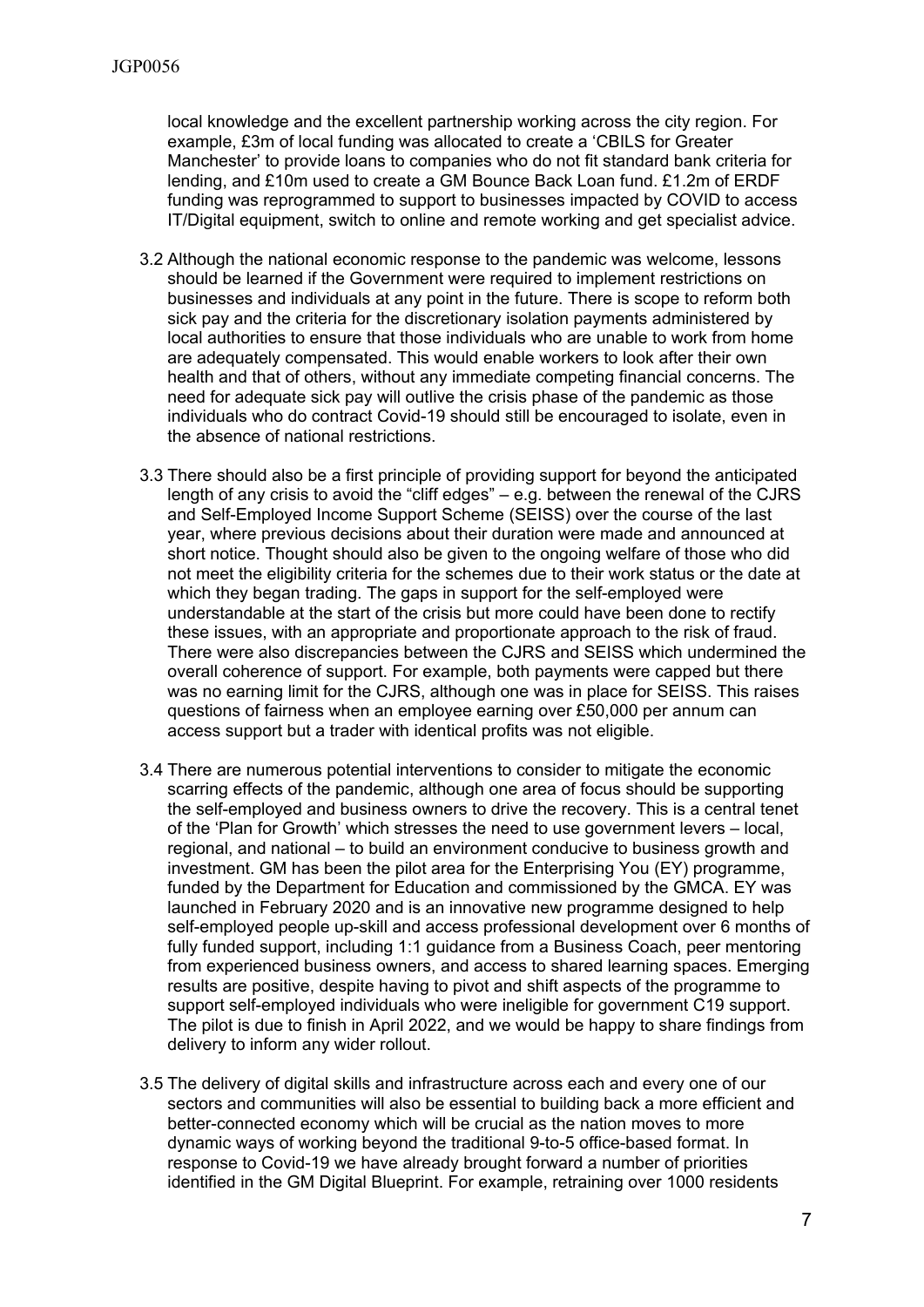from diverse groups into specialist digital roles through the Digital Fast Track Fund The Blueprint and GM LIS guide our work to deliver the ambition for GM to be a topfive European digital city-region and frontrunner of the UK's digital revolution.

- 3.6 While the package of education, skills and employment support has been broadly welcome, some elements have been more fit for purpose than others. We welcomed the approach taken by Department for Work and Pensions (DWP) to engage with localities, devolving the Job Entry Target Support (JETS) scheme to GM, enabling us to align this support with the wider suite of activity delivered through the devolved GM Working Well (Work & Health Programme) and, more recently, involving MCAs and LEPs in the commissioning of support for the long-term unemployed. In considering education and skills, much of the early response was – perhaps understandably – focused on young people, but support to re-skill adults (19+ years) was much slower and engagement with localities to determine the best way to use skills support as one of the tools through which to mitigate economic scarring has been disappointing, particularly the by-passing of Skills Advisory Panels which were set up at the Department for Education's (DfEs) direction to be the key authority on skills needs and miss-matches in each place. In addition, the 'one size fits all' approach of the national adult skills offer – such as the expanded Level 3 entitlement for adults – failed to take account of the needs of local labour markets. The focus on qualifications deemed as 'high value' means swathes of workers and employers in the foundational economy in particular were unable to benefit from the national offer. In these cases, MCAs such as GMCA were able to act quickly through our devolved adult skills functions and adult education budget to meet gaps. However, nondevolved areas might have experienced more difficulties in providing skills support that linked residents with jobs.
- 3.7 Finally, sustained attention to the future of high streets, town and city centres across GM and the country is required, especially as trends towards e-commerce have accelerated during the pandemic. Vibrant, multi-purpose high streets with a mix of retailers and leisure offers will be important to mitigate any long last economic scarring and will be vital in shaping place and improving the quality of life for local residents. We welcome the work that is already taking place through the High Streets Taskforce and look forward to working with Government on the review of Business Rates due later this year.

### **Do economic statistics adequately capture growth in the modern economy, and what lessons can be learned from the pandemic about the measurement of economic activity?**

- 2.13. The future economy should be one where business can still be profitable and sustainable, but not at any cost. The pandemic has shown us the vital importance of workers in the foundational, or 'everyday' economy which employs over 60% of our workforce in Greater Manchester – this includes carers and childminders, people who are emptying bins, staffing hospital wards, delivering parcels, operating our transport systems, stacking shelves in shops and keeping water, electricity and digital connectivity running into our homes.
- 2.14. Everyone in the country relies on the goods and services that these workers provide, but the value of their jobs is not reflected in their pay, working conditions and employment rights, or in measures of GVA. Workers and businesses in these sectors have kept us safe and well through the crisis and there is now an obligation to help secure a stable and resilient future for them.
- 2.15. Traditional metrics of economic success are not always applicable to these areas of the economy nor do they capture the true value of the labour being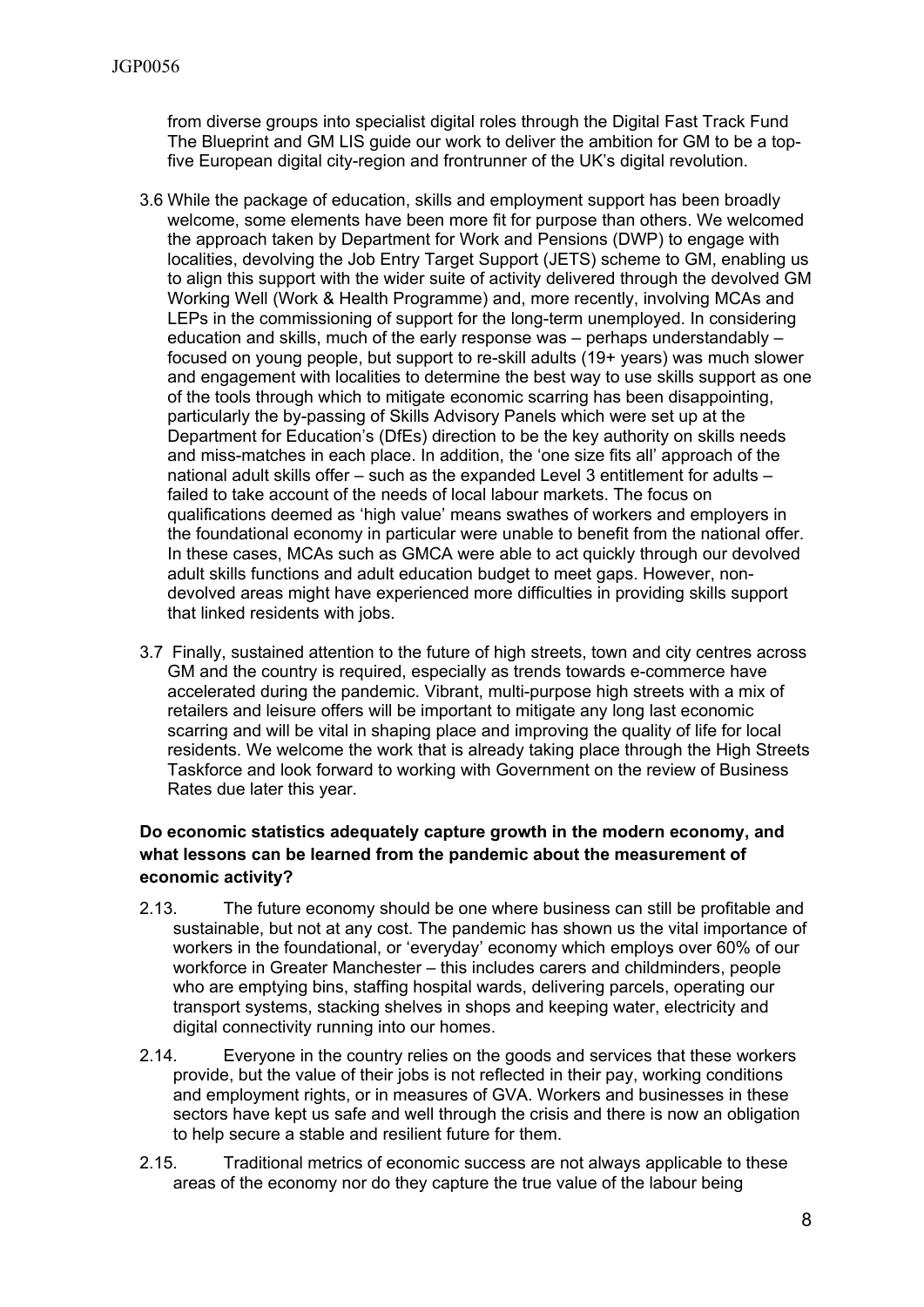performed. A narrow focus on productivity does not consider the quality of any service, nor the pay and conditions of the job. This is particularly acute for jobs like those in adult social care, where there is no separation between the act of care or the labour and the output, as they are one and the same. A focus on outputs in this type of sector can actually lower the quality of the outcome in some circumstances. The cost of a job or a service is very different to its value, and this must be reflected moving forwards, especially for getting a better understanding of the economy in places where the foundational economy represents a significant proportion of employment. A focus on the other factors that drive productivity - including health inequalities and long-term conditions - as part of the conversation about the UK's economy would also create a better understanding amongst policymakers, businesses and others on where they should concentrate investment for long-term gain.

- 2.16. Finally, many parts of the UK will have felt they were still recovering from the 2008 financial crisis when the pandemic and ensuing economic disruption hit last year. The impact of two major economic events in such close proximity should lead to more emphasis on measuring the economic resilience of places. A partial understanding of economic resilience can be developed by assessing the number of people employed in declining industries and occupations in an area, reliance on single large employers, the proportion of the population in growing industries and occupations, net rates of business creation and growth, and the proportion of the population with higher level qualifications. However, these types of measures do not capture the other components of resilience – including a place's ability to flex and manage change successfully. Measuring this would require an understanding of local public and private resources and reserves, and the extent of the local networks and connections that enable an effective response.
- 2.17. This understanding of resilience should be supplemented with the provision of improved official data on the performance of local economies and labour markets. The timeliness and availability of this data will be fundamental for more effective monitoring of future economic shocks. The Government does hold central datasets but does not have the appropriate sharing mechanisms in place with local regions. The pandemic exposed the paucity of timely economic data, particularly for subregional geographies, with the delays in receiving unemployment, GVA, and trade data often so long that the situation had changed dramatically by the time the information became available. This lack of real time data on the local economy constrained the ability of local partners to examine how the GM economy was responding to a period of crisis, which in turn limited our ability to provide meaningful feedback to Government on the impact of the crisis and the effectiveness of the response. The GMCA now exercises functions and undertakes policymaking for the region that was previously the reserve of Whitehall in organisations such as BEIS and DWP. Good governance therefore suggests that we and other Combined Authorities should have the same information to inform our decisions that are available to those departments.

#### **What policies are effective in helping people to reskill, move between occupations and sectors and take advantage of new opportunities? How could these be best implemented in the aftermath of the pandemic, and as technological developments such as artificial intelligence change the nature of work?**

2.18. We welcome the policy commitments in the recent Further Education (FE) Reform White Paper to enable more flexible, modular learning that is responsive to the needs of individuals and employers. This approach is already seeing some success in GM, with short, intensive training programmes focused on occupational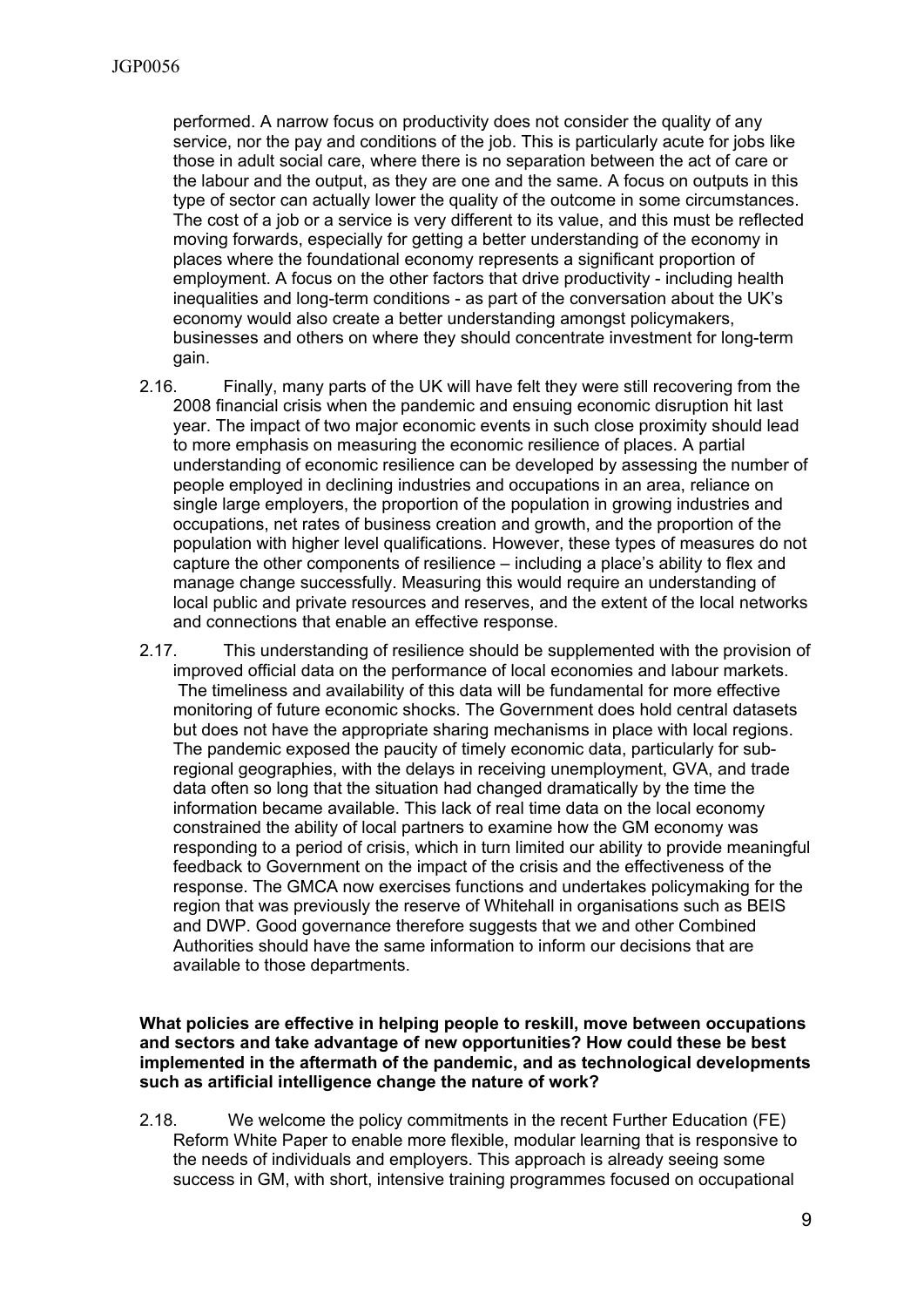competence in skills shortage vacancies and co-designed with employers and providers, moving people into jobs as part of the Fast-Track Digital Workforce 'bootcamp' pilot in GM and Lancashire. Despite the challenging labour market conditions, significant numbers of participants have secured and sustained employment upon completion of the programme, with a range of projects focused on different cohorts, including women returners and those underrepresented in tech roles. A similar approach will be trialled in other sectors to test whether the same principles apply, and DfE's ongoing commissioning of National Skills Fund provision will further test the approach in other sectors, as well as whether it is equally effective commissioned nationally rather than in localities.

- 2.19. One of the implementation challenges in this space is the fact that these bespoke co-designed courses, whilst of undeniable benefit to participating individuals and employers, are non-accredited, so there might be issues in relation to portability with other employers in the longer term. Devising an accreditation system might address this issue, as well as enabling this kind of training to count as accredited prior learning as part of a related qualification in the future, although the bureaucratic implications would make this option less attractive to employers. In addition, this kind of provision is not currently subject to inspection and so might be open to questions around quality assurance.
- 2.20. Furthermore, it should be noted that the commitments to lifelong learning in the FE Reform White Paper are largely based on extending more loan-based funding to people trying to retrain, upskill or find work and, like the advanced learner loans scheme, this by its nature risks widening inequalities and putting an additional brake on adult participation and progression as well as labour market mobility across all age ranges. Through our devolved adult education functions and funding, we have already extended fully funded learning to more GM residents who would benefit most from upskilling and retraining through flexible funding policies that support residents who might not have the capacity to take on a loan. We are also concerned that the Skills Bill currently progressing through Parliament risks undermining this more inclusive tailored approach: in placing employer led skills plans on a statutory footing to which colleges are obliged to respond, there is a risk that too little emphasis will be placed on the lower and intermediate level skills that provide a progression and retraining pipeline into the specialised higher technical skills that are the focus of the White Paper.
- 2.21. A final issue to note on this is that highly centralised policymaking and implementation is unlikely to be successful, as the UK does not have a single homogeneous labour market or economy, but a series of local ones. Analysis relied upon in national policy making can mask significant variations between places and as noted above, policy decisions that appear reasonable for a national initiative might have little resonance on the ground.
- 2.22. It is important to consider in any analysis of who is most likely to be affected by transitioning industries and roles and target support accordingly. A universal offer could have a lot of deadweight and skew resources towards people who are already quite well-equipped to proactively re-skill themselves and away from those with fewer resources/less resilience.
- 2.23. The perception that certain jobs or sectors are 'for' or 'not for' certain groups of people is a significant barrier to re-skilling. Policies that actively seek to challenge these stereotypes will help to reduce this barrier and enable sectors of growing demand to fulfil their talent needs. Likewise, policies that encourage flexible working are important in enabling people to manage transitions between jobs or into self-